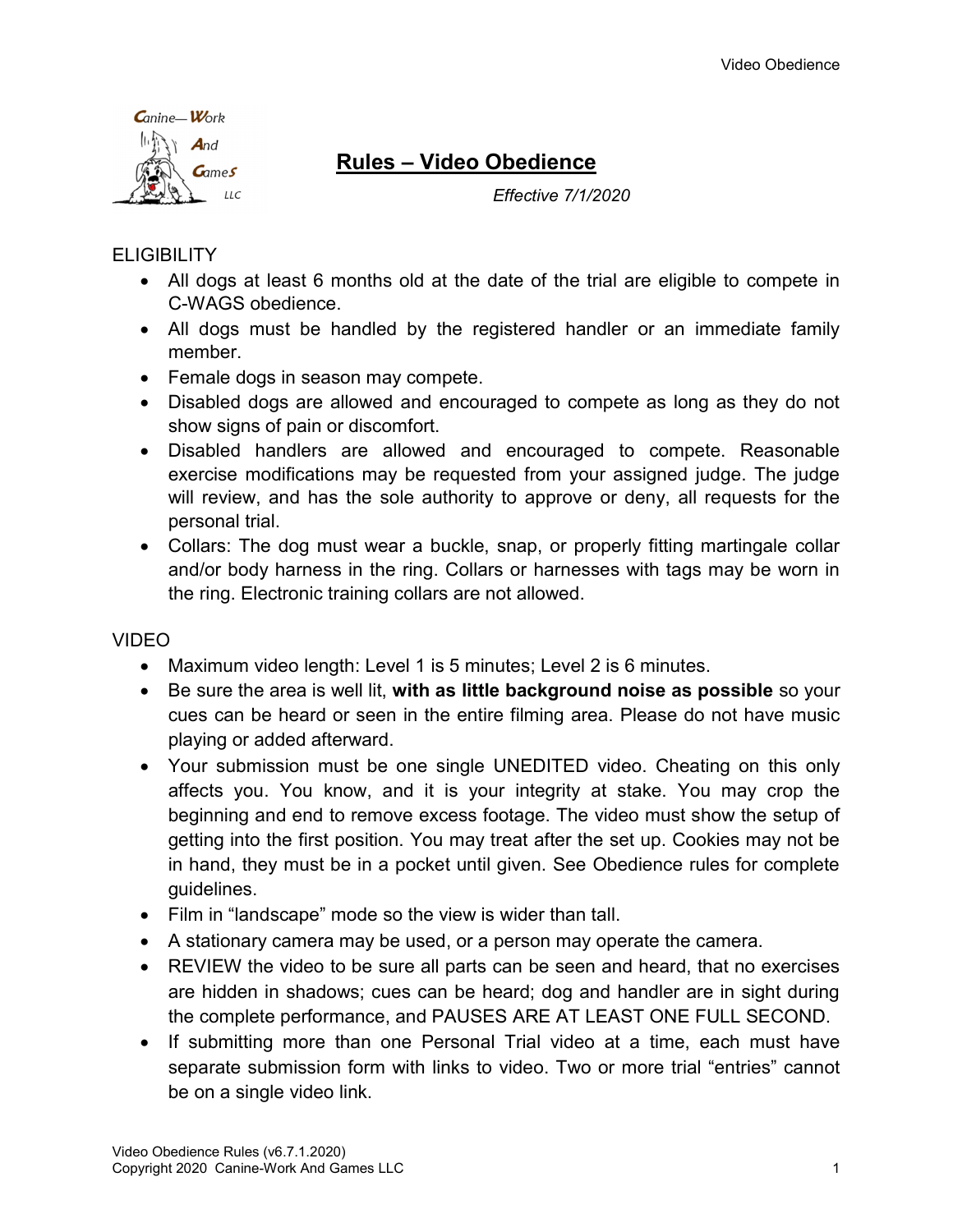- BE SURE the video is able to be viewed by others. In YouTube, it would need to be posted as Public or Unlisted.
- If the judge is unable to see or hear a necessary component of one exercise to adequately judge the performance, but they can see enough to know that is was not an NQ, AND the balance of the exercises were all passed, the performance will not be given a score, but marked only as PASSED.
- If the video does not provide a clear view so the judge can determine whether the exercise is passing or not, the entire performance will be scored as "Undetermined" and no credit will be given.
- Video must be submitted within 60 days of requesting a Personal Trial.
- Submitting video grants Canine Work And Games LLC the right to use or publish video.

## SOME VIDEO TIPS

- 1. Know the rules. The details such as distance you need to be from your dog (4 feet in find-front and find-heel elements) and pauses you must include will be assessed and there won't be a judge there to remind you.
- 2. Make a reference list that is easy to read from a distance. It is much easier to stay connected to your dog if you can glance at a sign and know what to do next. Signs may be placed in the location for each exercise.
- 3. Video the run without your dog at least once. Doing this will give you the chance to make and correct handler errors without your dog. When you bring your dog in and record, you will feel more confident and your run will be much smoother. Your dog will thank you for it!
- 4. Watch at least one of those runs without your dog to make sure your whole body stays in the camera frame along with where your dog will be.
- 5. Have your ring boundaries marked in some way so you know you are staying in range.
- 6. Check your video device (phone, tablet, or camera) to make sure there is plenty of space available for a video. Delete anything you don't need that is taking up storage space (including your run without your dog after you looked at it). It is extremely disappointing to finish a nice run and find out the whole thing wasn't recorded because your camera ran out of space.
- 7. Check to make sure your battery is fully charged. Like Tip #6, it is a real bummer to finish a nice run and find out your battery died halfway through.
- 8. If something went wrong, celebrate with your dog and try again another day!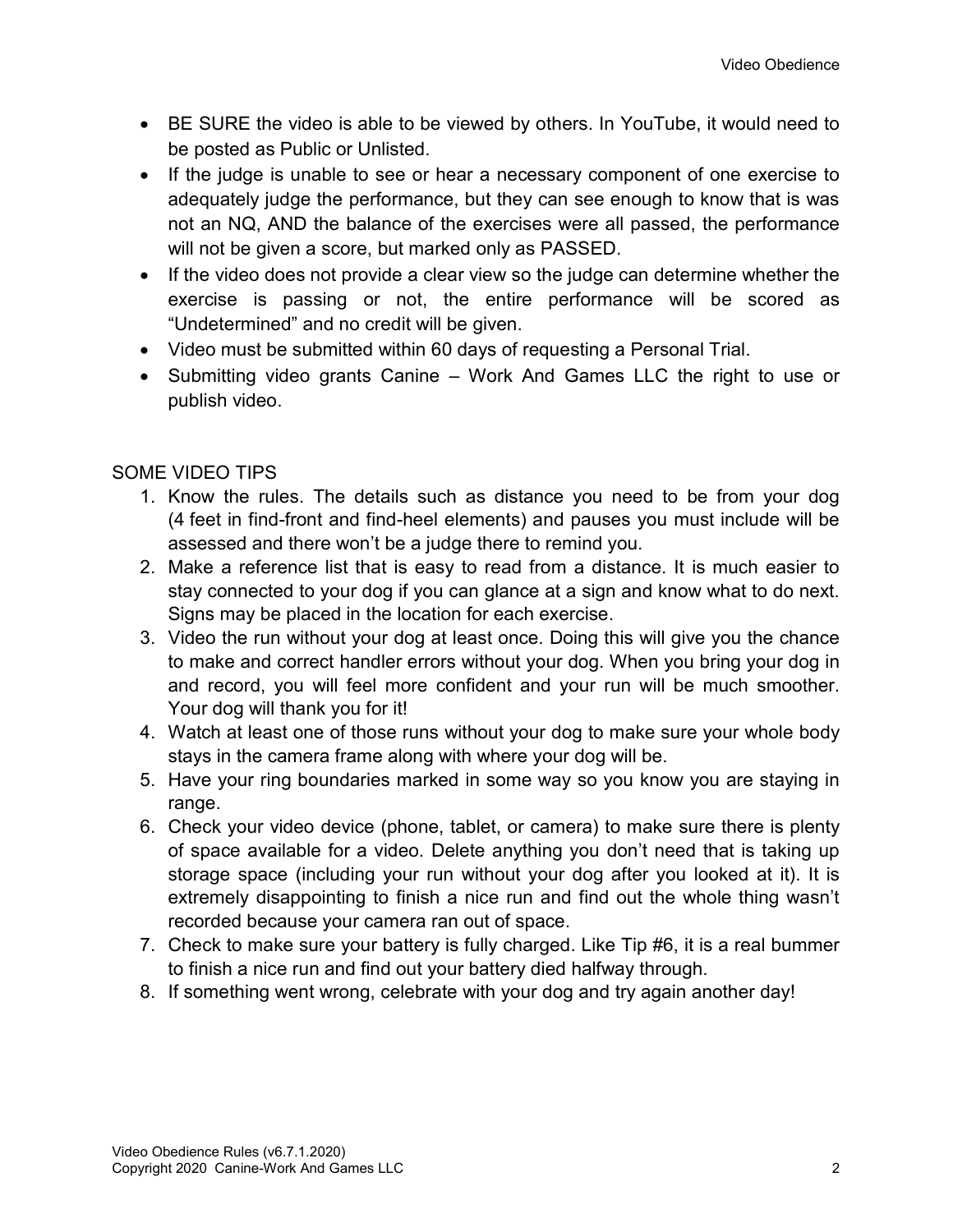The General Judging Guidelines and Definitions as written in the C-WAGS Obedience rules apply unless specifically different in this document. Be sure to read the full judging rules before filming. Any questions, you may contact your assigned judge. Minimum ring sizes do not apply. You must have enough room to complete the heeling exercise.

PAUSES are in place of a judge giving you the directions for each part of the exercise. Pauses must be at least one (1) full second and preferably more—other than as noted in the Stay exercise. An example of a legal pause is one in which the handler: takes at least one deep breath in and out that lasts at least one full second; counts slowly "one-one thousand." Any pause (the time the dog and handler are still and silent) that is shorter than the time it takes the judge to say "one-one thousand" will be considered a short pause and will receive a 3-point deduction that will be taken from the total performance score.

So be sure to BE STILL AND BE SILENT and get your pauses in. To avoid a short or missing pause, we suggest exhibitors aim for pauses longer than one second. Best practice is to count up to "three-one-thousand."

A RELEASE ends most exercises. The release you use may be visual and/or verbal but should be readily apparent to the judge.

On exercises with the judge's choice of a sit or down, failure to complete the given position will receive a non-qualifying score.

Because this is an on-leash class, dropping your leash will result in a Slight handler error deduction.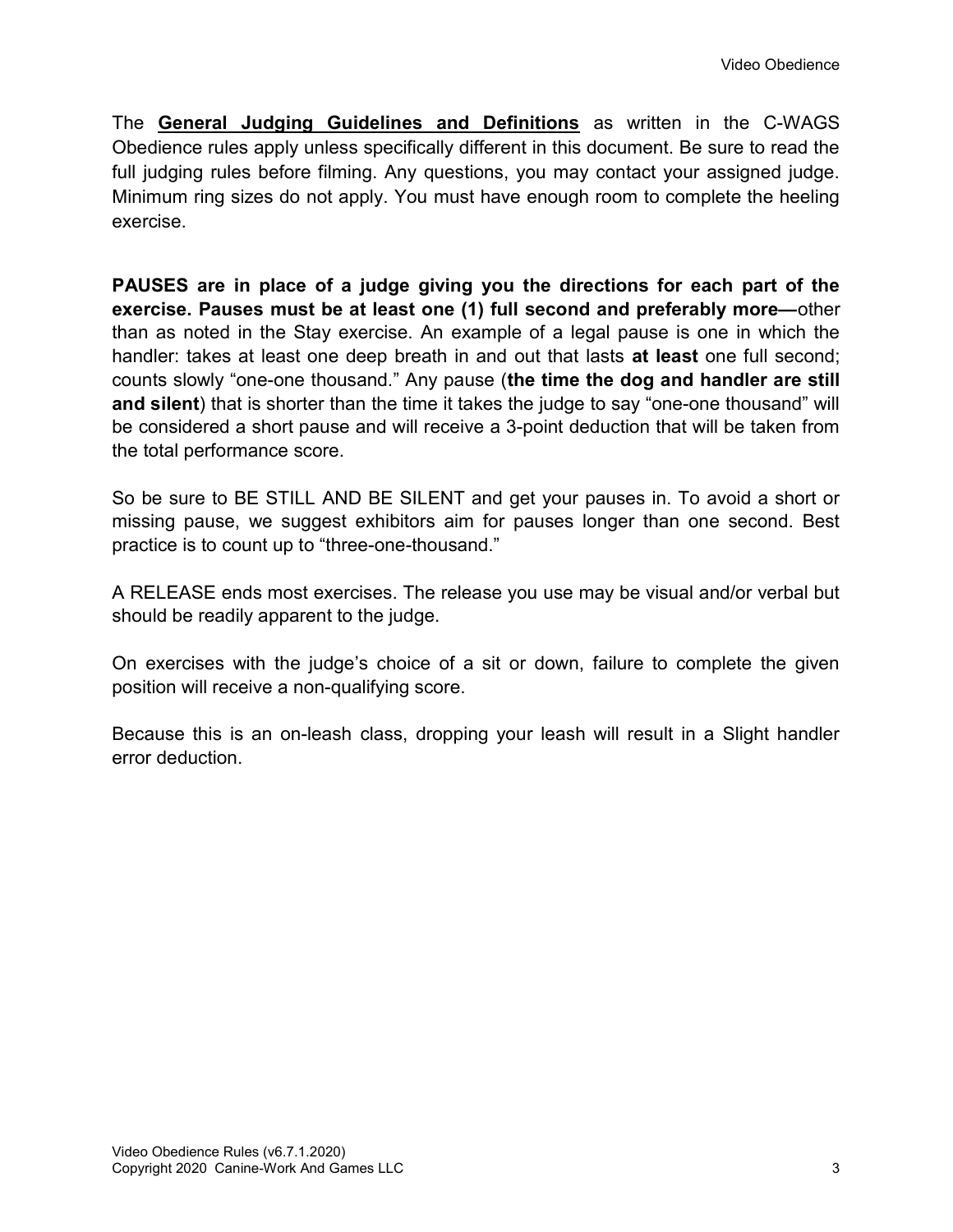## OBEDIENCE LEVEL 1 VIDEO CLASS

The Level 1 Class is performed on a 4- to 6-foot leash. A qualifying score is 70 points or higher with at least 50% of the possible points earned from each exercise.

A well-balanced dog has four legs and as such after four qualifying scores from at least two different judges in the Level 1 in-person class and/or Level 1 Video submissions the team will be awarded the C-Wags Obedience Level 1 title of CW-Ob1qv.

Once the title is earned and you earn 10 additional qualifying scores from the Level 1 in-person class and/or Level 1 Video submissions the team will be awarded the C-WAGS Obedience Level 1 ACE title of CW-OAL1qv.

The exercises include:

| 40 pts | Heeling                 |
|--------|-------------------------|
| 20 pts | Find Front, Forward     |
| 10 pts | Sit or Down Walk-Around |
| 10 pts | <b>Position Change</b>  |
| 10 pts | Call to Heel            |
|        | Stay                    |
|        | 3)<br>10 pts            |

The assigned judge will notify you of the order the exercises must be performed.

#### 1) Heeling.

Exercise set-up: Begin with the dog in heel position (standing, sitting, or down). Scoring begins: When the handler cues the dog to begin moving.

Heeling should have a total distance of 60 to 90 feet. The heeling must include a minimum of one each element: right turn, left turn, about turn, slow, and fast. The heeling pattern must end with a Halt with the dog sitting, when scoring ends.

Hand and/or arm cues may be used during the heeling exercises only when cuing the halt-sit or forward. Each additional hand/arm cue will result in a 3-point deduction.

## 2) Find Front - Forward.

Exercise set-up: Handler should start with the dog's back to the camera, with the dog sitting in heel position.

Scoring begins: When the handler cues the dog to stay.

Handler will leave the dog, go about 4 feet, and turn and face the dog. Handler will PAUSE and then call dog to a front position. Dog should sit in a "front" position. The handler will PAUSE and then cue the dog to finish (left or right). As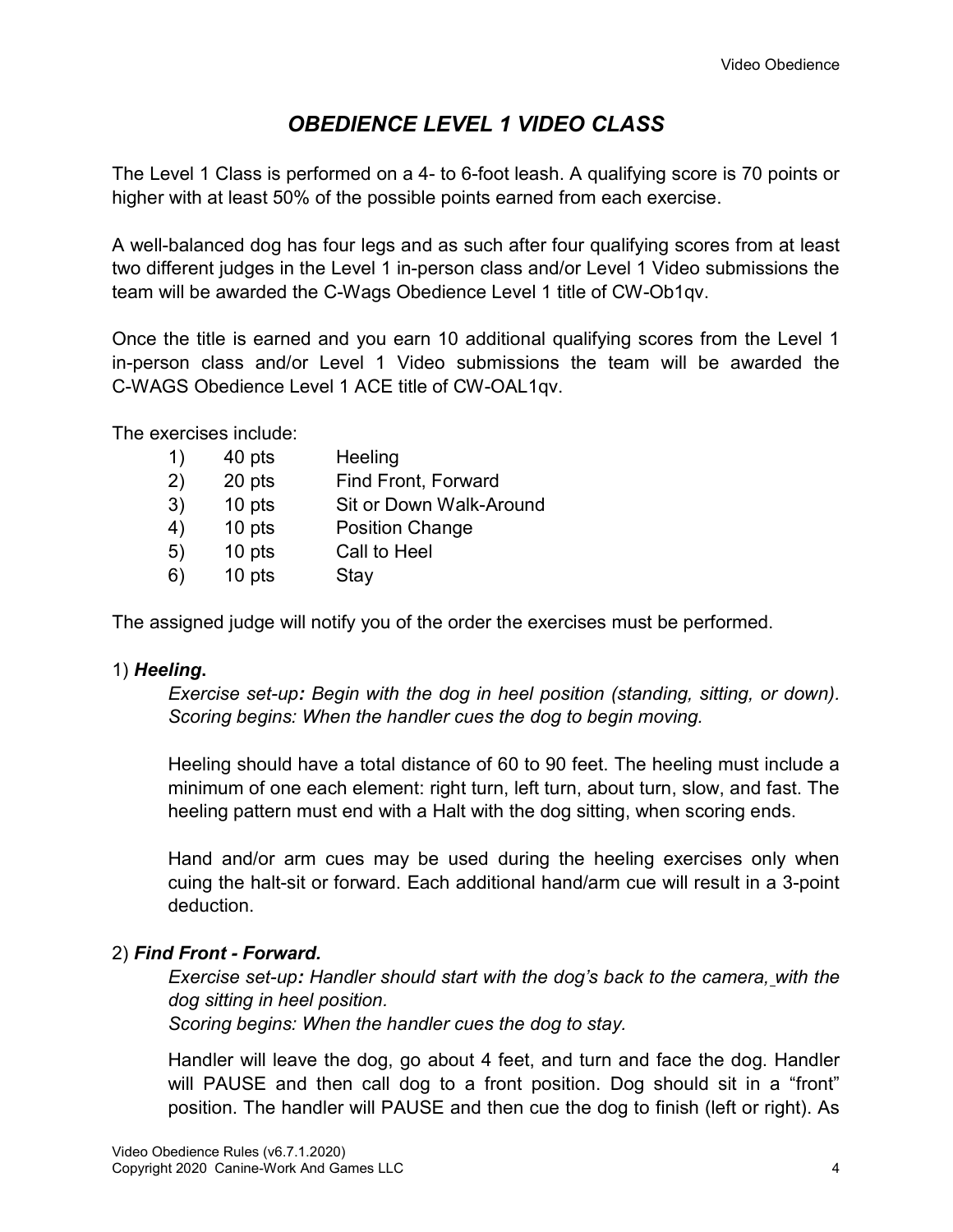dog is moving into heel position, handler will begin moving forward. The dog does not sit on the "finish." Dog and handler will heel a distance of approximately 8 feet, after which the team will halt with the dog sitting and scoring ends.

#### 3) Walk-Around.

Exercise set-up: The dog in heel position (standing, sitting, or down) facing the camera.

Scoring begins: When the handler cues the dog to begin moving.

The handler and dog will heel forward approximately 8 feet, at which point the handler will stop and may cue the dog for either the "Sit" OR the "Down." (The position in which the dog is left in this exercise will be determined by your judge and will be either a sit or a down.) Once the team is in position, handler will PAUSE and then walk around the dog and return to heel position and again PAUSE before releasing dog. (Handler is to walk to the left around the dog and return to heel position.) The Release ends the exercise.

Minor sideways movement by the dog during the walk-around will receive a Minor deduction. A dog that changes position or turns 90º or more once the handler has begun the walk-around will receive a Non-Qualifying score for this exercise.

#### 4) Position Change.

Exercise Set-up: The dog sitting in heel position, facing the camera. Scoring begins: When the dog sits in heel position.

The handler will PAUSE and then cue their dog to down; PAUSE; then cue their dog to sit. Then PAUSE followed by a release. The Release ends the exercise.

Anticipation by the dog will result in Non-Qualifying score for this exercise.

#### 5) Call to Heel.

Exercise set-up: The dog sitting in heel position, with back to the camera. Scoring begins: When the dog sits in heel position.

The handler will PAUSE and then proceed ahead approximately 4 feet and halt and PAUSE. While facing away from the dog the handler will call the dog to heel position. The dog should come briskly and sit in heel position. The handler must PAUSE before releasing the dog. The Release ends the exercise.

Handler may turn head and shoulders slightly to the side while calling the dog. Anticipation by the dog will result in a Non-Qualifying score for this exercise.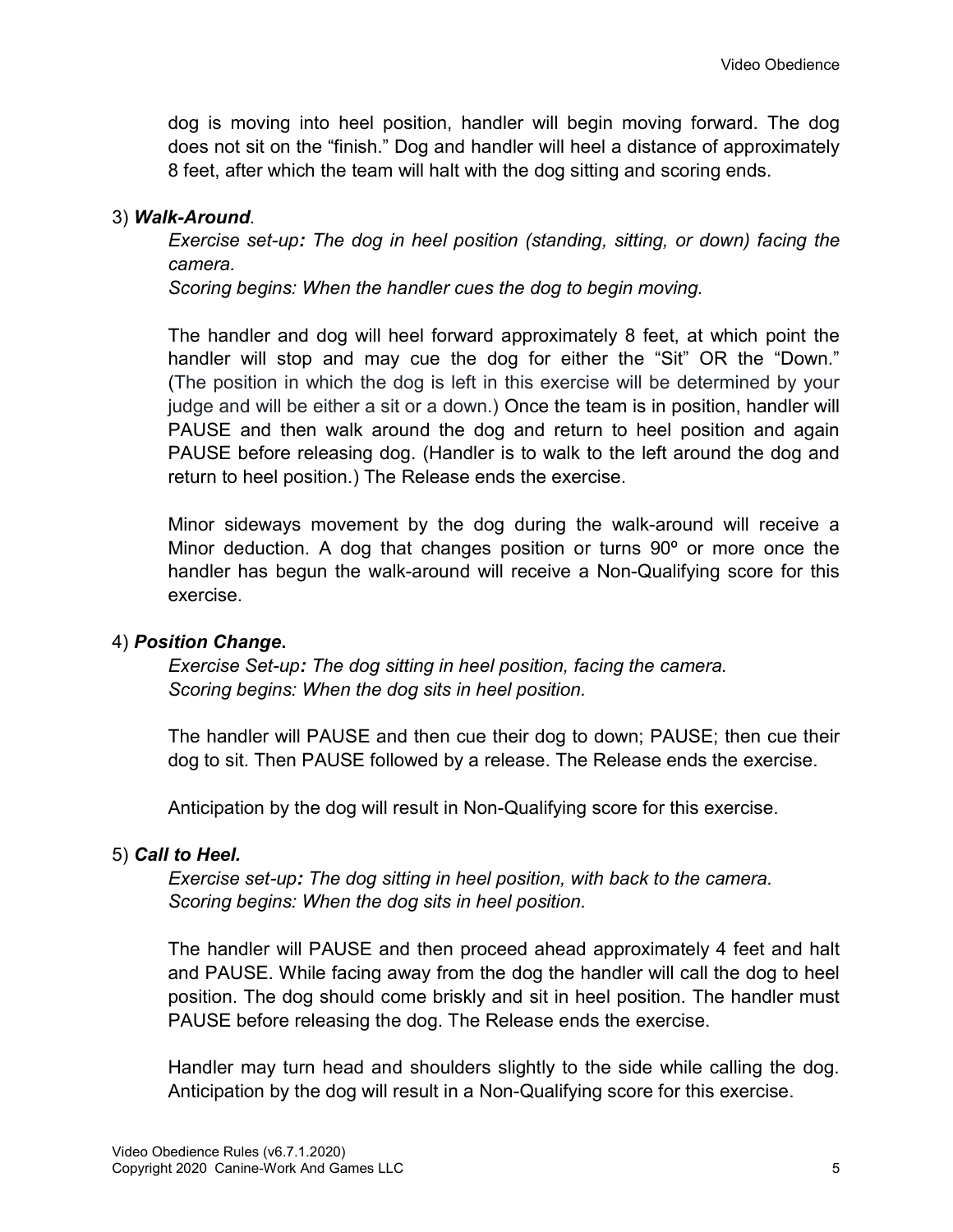#### 6) Stay.

Pre-exercise set-up: Before beginning the exercise, handler will pick up either a toy or a dish as a distraction item from a convenient location while staying on camera and still holding the leash. If using a dish, a treat may be pre-loaded into it, or you may remove a treat from your pocket and place into the dish at this time. And then carrying the item move to the location your heeling portion will begin. The handler has the option of carrying their distraction item concealed in a pocket during previous exercises.

Exercise set-up: This exercise begins with the dog in heel position (standing, sitting or down), facing the camera, or may have side to camera as long as the dog is between handler and camera.

Scoring begins: When the handler cues the dog to begin moving forward for the heel portion.

The handler will hold the distraction item on their right side while heeling approximately 8 feet, at which point the handler will then stop and may cue the dog for either the "Sit" OR the "Down". (The Stay position in this exercise will be determined by your judge and will be either a sit or a down.) Once the dog is in position, the distraction may be held in either hand and handler may cue the dog to stay and without dropping the leash, move to place the distraction item 4 to 6 feet in front of the dog. Handler returns to heel (by either going around the dog or straight back to heel position). Handler must PAUSE at least 8 additional seconds once back into heel position and then release the dog. The Release ends the exercise.

Handler may talk to the dog during the 8 seconds of the Stay. Dog must maintain position until the release is given. Position change by the dog before handler release or Pauses less than 8 seconds will result in Non-Qualifying score for this exercise.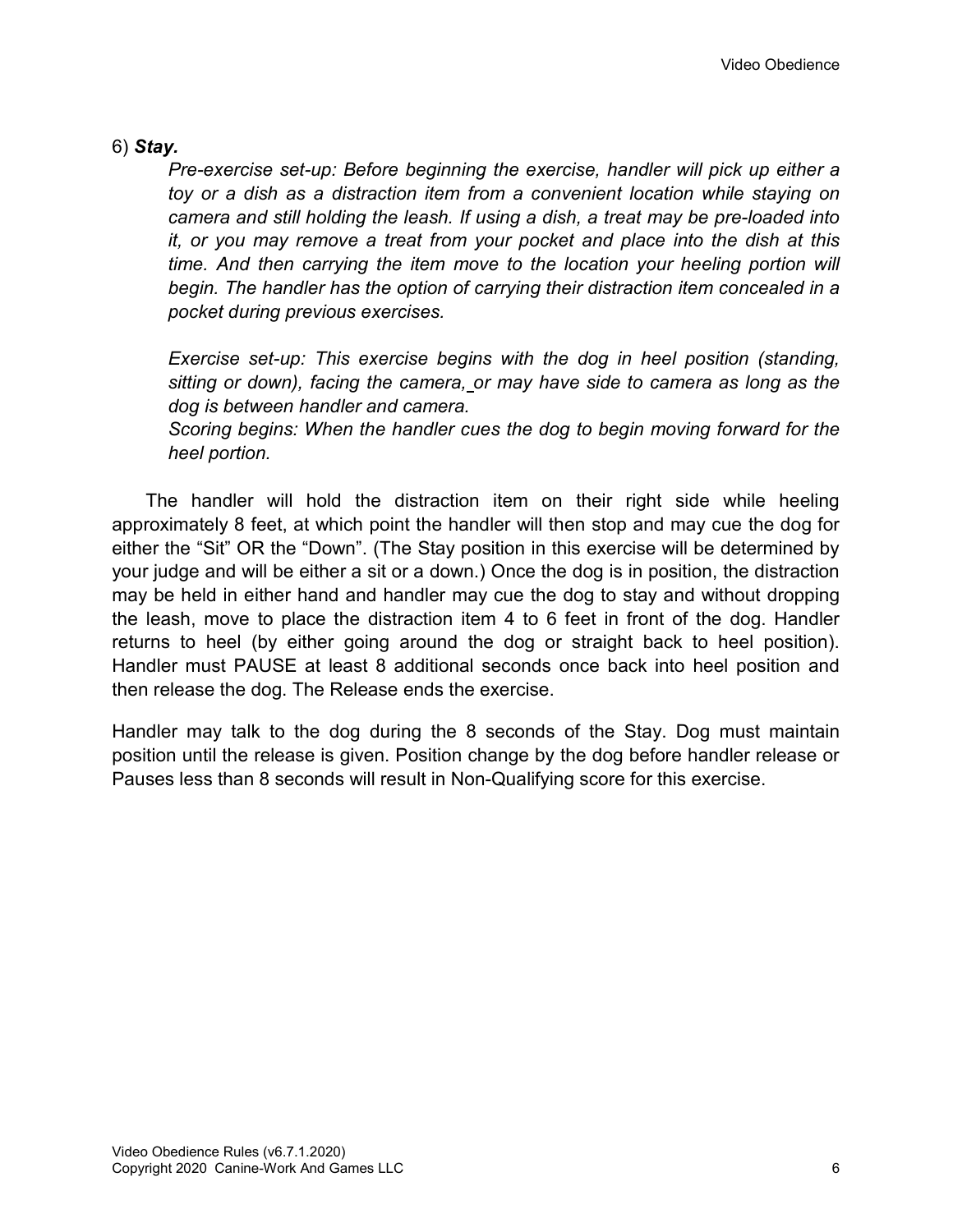## OBEDIENCE LEVEL 2 VIDEO CLASS beginning 8/1/2020

The Level 2 class is to be performed off-leash, other than a leash is optional on the Heeling/Figure 8 exercise and is required for the last exercise- Leave Dog for Leash. A qualifying score is 70 points or higher with at least 50% of possible points earned from each exercise.

A well-balanced dog has four legs and as such after four qualifying scores from at least two different judges in the Level 2 in-person class and / or Level 2 Video submissions the team will be awarded the C-WAGS Obedience Level 2 title of CW-Ob2qv.

Once the title is earned and you earn 10 additional qualifying scores from the Level 2 inperson class and / or Level 2 Video submissions the team will be awarded the C-WAGS Obedience Level 2 ACE title of CW-OAL2qv.

The exercises include:

| 1a)            | 25 pts    | Heeling                        |
|----------------|-----------|--------------------------------|
| 1 <sub>b</sub> | 15 pts    | Figure 8                       |
| 2)             | 15 pts    | Recall over jump               |
| 3a)            | 10 pts    | Call to Heel                   |
| 3 <sub>b</sub> | 10 pts    | Position change                |
| 4)             | 15 pts    | <b>Stand Stay Handler Exam</b> |
| 5)             | Pass/Fail | Stay                           |
| 6)             | 10 pts    | Leave dog for Leash            |
|                |           |                                |

The Heeling and Figure 8 exercises will be first. Exercises 2 through 4 may be assigned by the judge in any order. Stay (#5) and Leave Dog for Leash (#6) will be the last two exercises.

#### 1a) Heeling.

Pre-exercise set-up: A distraction toy or a food bowl with a treat must be placed within 10 feet of the heeling path. The distraction must be elevated 6 to12 inches and clearly visible on camera.

Exercise set-up: Begin with the dog in heel position (standing, sitting, or down). Leash is optional for Heeling / Figure 8 exercise. Must be the same for both parts of the exercise.

Scoring begins: When the handler cues the dog to begin moving.

It should consist of 100 to 130 feet of heeling plus the Figure 8. The Figure 8 may be at the end of the heeling pattern, or at a location within the heeling pattern.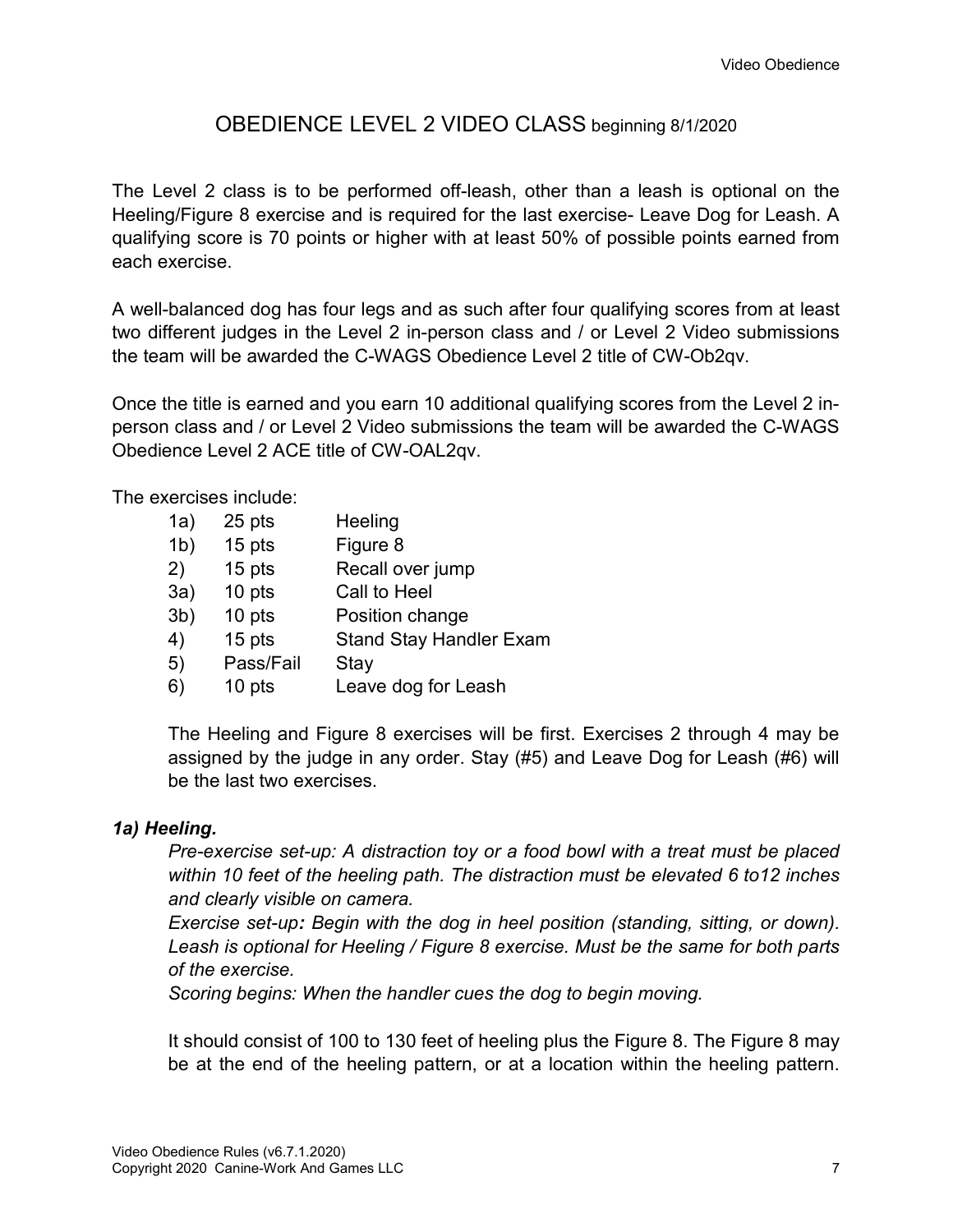The heeling must include a minimum of one each; right turn, left turn, about turn, slow, fast, halt, and one right circle or left circle.

### 1b) Figure 8.

Exercise set-up: Will consist of two "posts" (the posts may be cones, chairs, jump uprights, or other similar object at least 18 inches tall, about 8 feet apart. One post will have a piece of clothing such as a shirt, or jacket hung or draped over the "post."

Scoring begins: Continues from the heeling exercise.

The team may proceed in either direction, around the posts in a figure-8 pattern twice. The team will halt at least once during the pattern and may halt before beginning the Figure 8.

A halt must be used at the end of the combined Heeling – Figure 8 exercise. Exercise ends when the dog completes the final sit (at which time handler may reward the dog.)

Hand and/or arm cues may be used during the Heeling and Figure 8 exercises only when cuing the halt-sit or forward. Each additional hand/arm cue will result in a 3-point deduction.

#### 2) Recall Over the Jump.

Exercise set-up: Begin with the dog in heel position set-up at a spot at least 8 feet back from the center of the jump. Off-leash with back to the camera. Scoring begins: When the handler steps away from the dog.

The handler will leave the dog and proceed to a spot at least 8 feet on the opposite side of the jump and turn and face the dog. The handler must PAUSE before cueing the dog to come. The dog must come briskly on the first cue. The dog should sit in the front position. Once the dog sits the handler must PAUSE before cueing the dog to return to heel position and sit. Exercise ends when the dog completes the sit.

Failure of the dog to come on the first cue will result in a Non-Qualifying score for this exercise.

#### 3a) Call to Heel.

Exercise set-up: The dog off-leash in heel position (standing, sitting, or down) with back to the camera.

Scoring begins: When the handler steps away from the dog.

The handler will leave the dog and proceed forward approximately 8 feet and halt. The handler must PAUSE. While facing away from the dog the handler will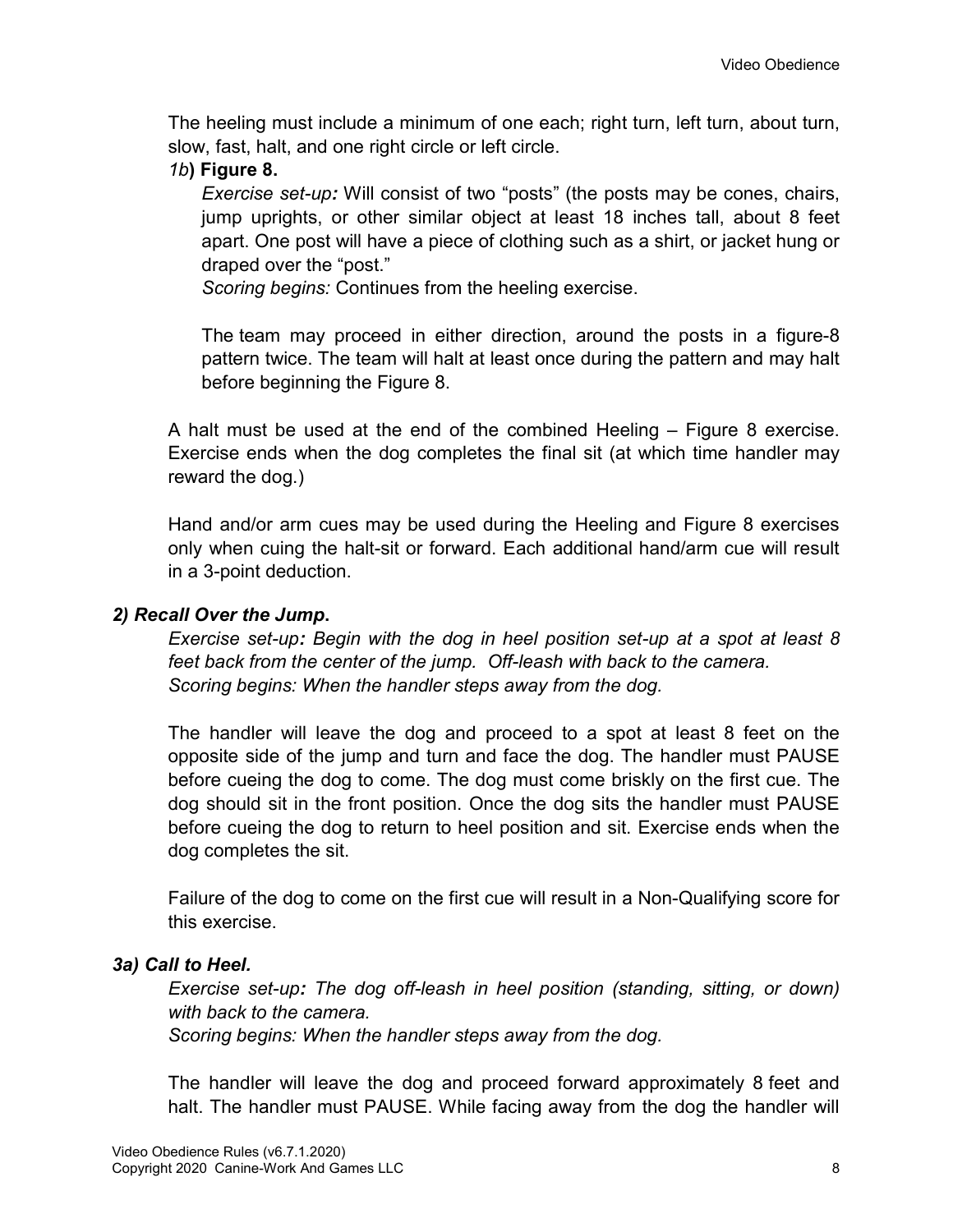then call the dog to heel position. The dog should come briskly and sit in heel position. Which is the beginning of 3b) Position Change. (Treat may NOT be given here as it is not the end of the exercise)

### 3b) Position Change.

Exercise set-up: Continues from the final Sit in Call to Heel exercise. Scoring begins: When the handler cues the dog to Stand.

With the dog still sitting in heel position, the handler will cue the dog to stand. Handler may not physically stand the dog, but may take a step forward and/or turn inward when cuing the dog to stand. Handler will leave the dog and go forward approximately 4 feet and turn and face the dog. The handler will PAUSE then will cue the dog to down. The handler will PAUSE and cue the dog to sit. Once the dog is sitting, the handler returns to heel position by going around behind dog. The handler must stop in heel position and then may release the dog. Exercise ends when the handler stops in heel position.

Handler may turn head and shoulders slightly to the side while calling the dog to heel. Anticipation by the dog will result in a Non-Qualifying score for this exercise. Minor sideways movement by the dog during the walk-around portion of this exercise will receive Slight to Major deductions. A dog that turns 90º or more during the handler returning to heel will receive a Non-Qualifying score for that exercise.

## 4) Stand Stay - Owner Exam.

Exercise set-up: The dog off-leash in heel position (standing, sitting, or down) facing towards the camera, or may be on a diagonal up to full side to camera as long as the dog is between handler and camera during the exam. Handler must not block view of the dog while moving away or in the pause position. Scoring begins: When the handler cues the dog to begin moving.

The handler and dog will heel forward approximately 8 feet, at which point the handler will stop and cue their dog to remain standing. A dog that sits will receive a Major deduction. The handler will then walk forward approximately 8 feet and turn and face the dog. The handler will PAUSE and then return to the dog and show the judge they can perform the following in this order:

- a) Run both hands down the dog's back from the head, down the neck to the shoulders ending at the rear of the dog.
- b) Pick up a front foot and gently touch the bottom pads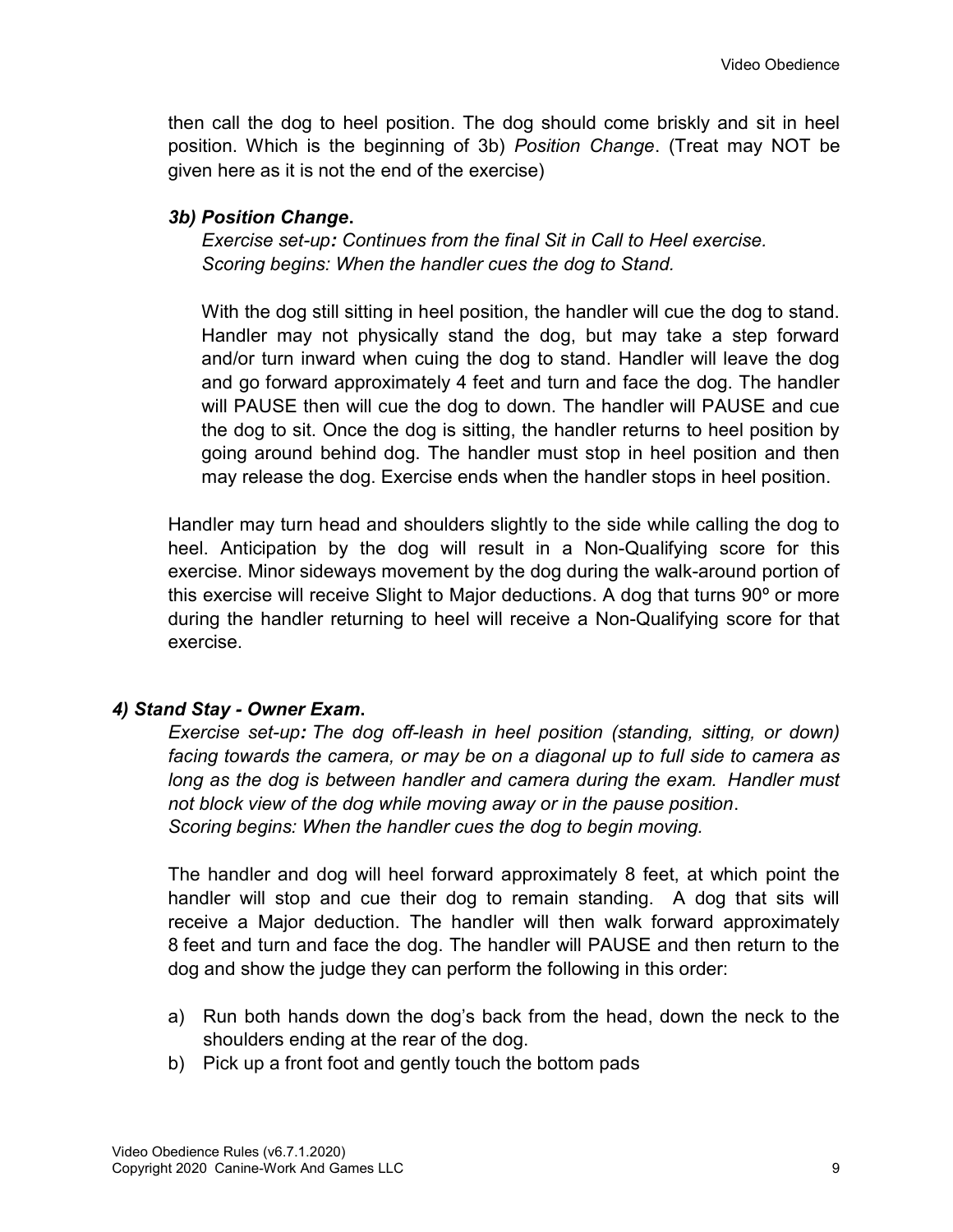c) Look at their dog's teeth by lifting the lips enough that the canines on both sides can be seen.

Once the handler has completed all 3 parts of the exam the handler will release the dog. The Release ends the exercise.

Handler does not have to return to heel position. The dog should stand and stay and allow the exam by the handler with no apparent resentment or resistance. During the handler's exam, minimal movement by the dog as would be normal for adjusting position because of handling is allowed. The handler may place one or both hands on the dog at any time during the exam, but may not "hold" the dog. More than minor movement will be scored accordingly. A dog that moves away from the handler or changes position during the exam will receive a Non-Qualifying score.

#### 5) Stay.

Pre-exercise set-up: Before beginning the exercise, handler will pick up either a toy or a dish as a distraction item from a convenient location while staying on camera. The distraction item MUST be the opposite of what was used in the Heeling exercise. If using a dish, a treat may be pre-loaded into it, or you may remove a treat from your pocket and place into the dish at this time. And then carrying the item move to the location the Stay will begin. The handler has the option of carrying their distraction item concealed in a pocket during previous exercises.

Exercise set-up: This exercise begins with the dog off-leash in heel position (standing, sitting or down – handler's choice), with back to the camera, or may have side to camera as long as the dog is between handler and camera. Scoring begins: When the handler turns to place item behind dog.

Handler will place the distraction item approximately 12 inches behind the dog. Handler will then leave the dog and walk forward approximately 12 feet while keeping their back to the dog. The handler must PAUSE keeping their back to the dog at least 15 seconds before turning and going back to the dog and heel position by walking around and behind the dog. The handler must stop in heel position and then may release the dog. Exercise ends when the handler stops in heel position.

A dog that: changes position once the scoring begins; moves forward; or turns 90º or more; handler Pause of less than 15 seconds; will receive a FAIL for this exercise.